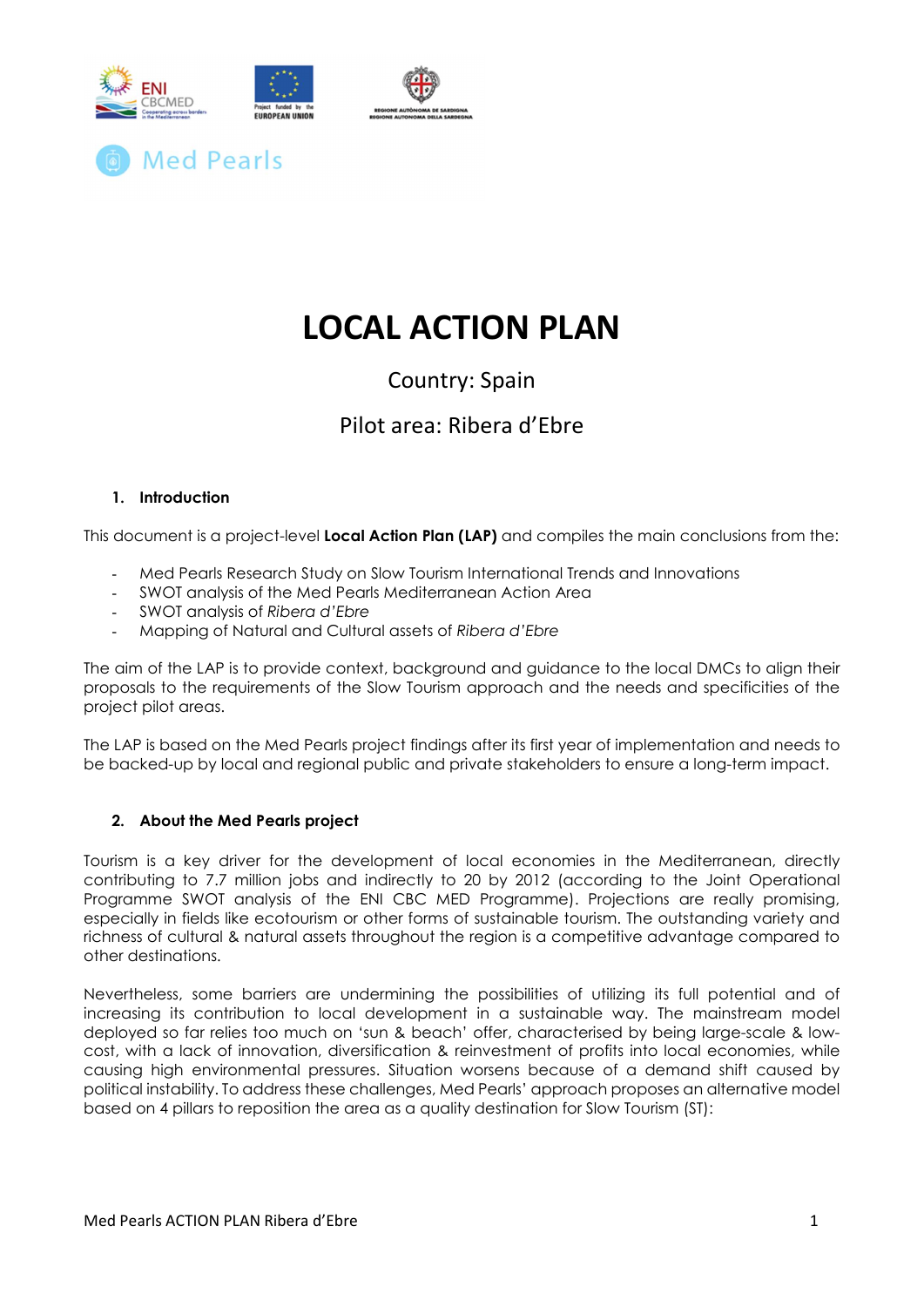

## **Med Pearls**

- i) Deseasonalization (taking advantage of the exceptional weather conditions);
- ii) Diversification (developing new tourist products & experiences for niches & new segments based on Slow Tourism and valorising the rich existing heritage);
- iii) Innovation (introducing ICT & digitalisation to bolster the most promising tourist product ideas coming from local MSMEs);
- iv) Local economy development (by supporting Slow Tourism, around 66% of the trip costs from packages remain in local destinations (as estimated by the ATTA 2014 Snapshot), thus at local stakeholders, while in mass tourism packages up to 80% of travellers expenditures go to airlines, hotels or other international companies, according to UNEP).

Med Pearls will work towards the integration of the Mediterranean diversity into a top quality & single brand for Slow Tourism, guaranteeing similar experiences to visitors based on regions' values & lifestyle.

Based on the above, the Project Objective is to internationally position the Mediterranean as an integral destination of quality and excellence for Slow Tourism by accelerating innovative initiatives built from public & private cooperation.

Med Pearls project is co-financed by the European Union under the European Neighbourhood Instrument cross-border cooperation program "Mediterranean Sea Basin" 2014-2020 (ENI CBC MED). It started on 1st September 2019 and has a duration of 36 months (until 31st August 2022). It counts on an overall budget of 3.015.132 EUR, which are co-financed at a 90% rate by the ENI CBC Med program.

It includes the following project partners:

- Lead Beneficiary: Spain: Catalan Tourist Board
- Project partner 1: Egypt: Confederation of Egyptian European Business Associations
- Project partner 2: Greece: Municipality if Thessaloniki
- Project partner 3: Jordan: Discovery Travel & Tourism LLC
- Project partner 4: Italy: APS Mediterranean Pearls
- $\triangleright$  Project partner 5: Palestine: Palestine information & communications technology incubator
- Project partner 6: Palestine: Palestine Wildlife Society
- Project partner 7: Egypt: Alexandria Chamber

More information is available at: http://www.enicbcmed.eu/projects/med-pearls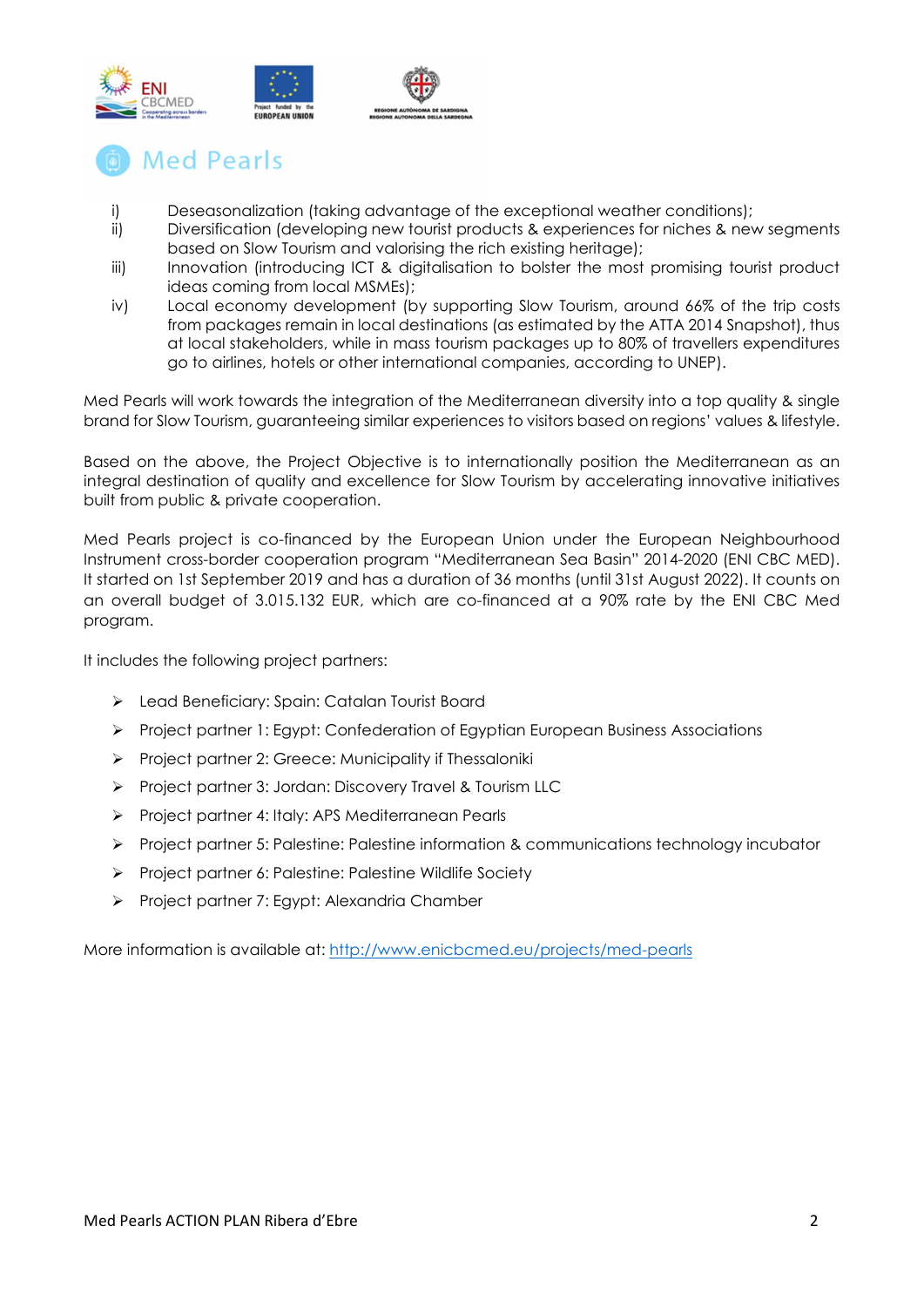



## 3. About Slow Tourism

## $\triangleright$  Definition of Slow Tourism

Although there is not a single definition, Slow Tourism is a type of tourism that:

"Sensitizes demand and supply of ethical values, allows to get possession of time again, relieves anxiety and stress caused by hectic paces, allows the guests to be back in tune with themselves and whatever surrounds them, creates a new form of awareness thanks to a deeper and involving experience and thus emphasizes sustainability, responsibility and eco-friendliness".

According to some authors, it can only be called "Slow Tourism" if it satisfies six dimensions, both from the point of view of supply and demand. These are:

- Time
- Slowness (opposed to "time is money")
- Otherness (sphere of relationships between individuals with different opinions, beliefs, knowledge and cultures)
- **Authenticity**
- Sustainability
- Emotion

To roll-out this LAP in the pilot area, it is strongly recommended to use the main findings and conclusions from the Med Pearls "Research study on Slow Tourism international trends and innovations" which can be downloaded from this link; specific information on the Slow Tourism concept is given on pages 9 to 11.

### $\triangleright$  General Aspects of a Slow Tourist profile

As far as the slow tourist profile is concerned, information of interest can be found in the chapter "Conceptualization and Trends on Sustainable and Slow Tourism" of the before mentioned study.

In the following table a comparative profile of the slow tourist, in contrast to that of the "mainstream" tourist is presented.

|                         | Slow Tourist                                                        | Mainstream Tourist                         |
|-------------------------|---------------------------------------------------------------------|--------------------------------------------|
| Inspiration             | From travel books to Internet                                       | Internet                                   |
| Reservation             | By phone or e-mail (for a more direct<br>contact) but also Internet | Internet booking engines but also<br>email |
| Use of tour operators   | Only if not avoidable                                               | <b>Yes</b>                                 |
| Destination info & maps | From travel guides (paper) to smartphone                            | Smartphones or tablet                      |
| Taking pictures         | Analogic camera, if possible – smartphones                          | Smartphones                                |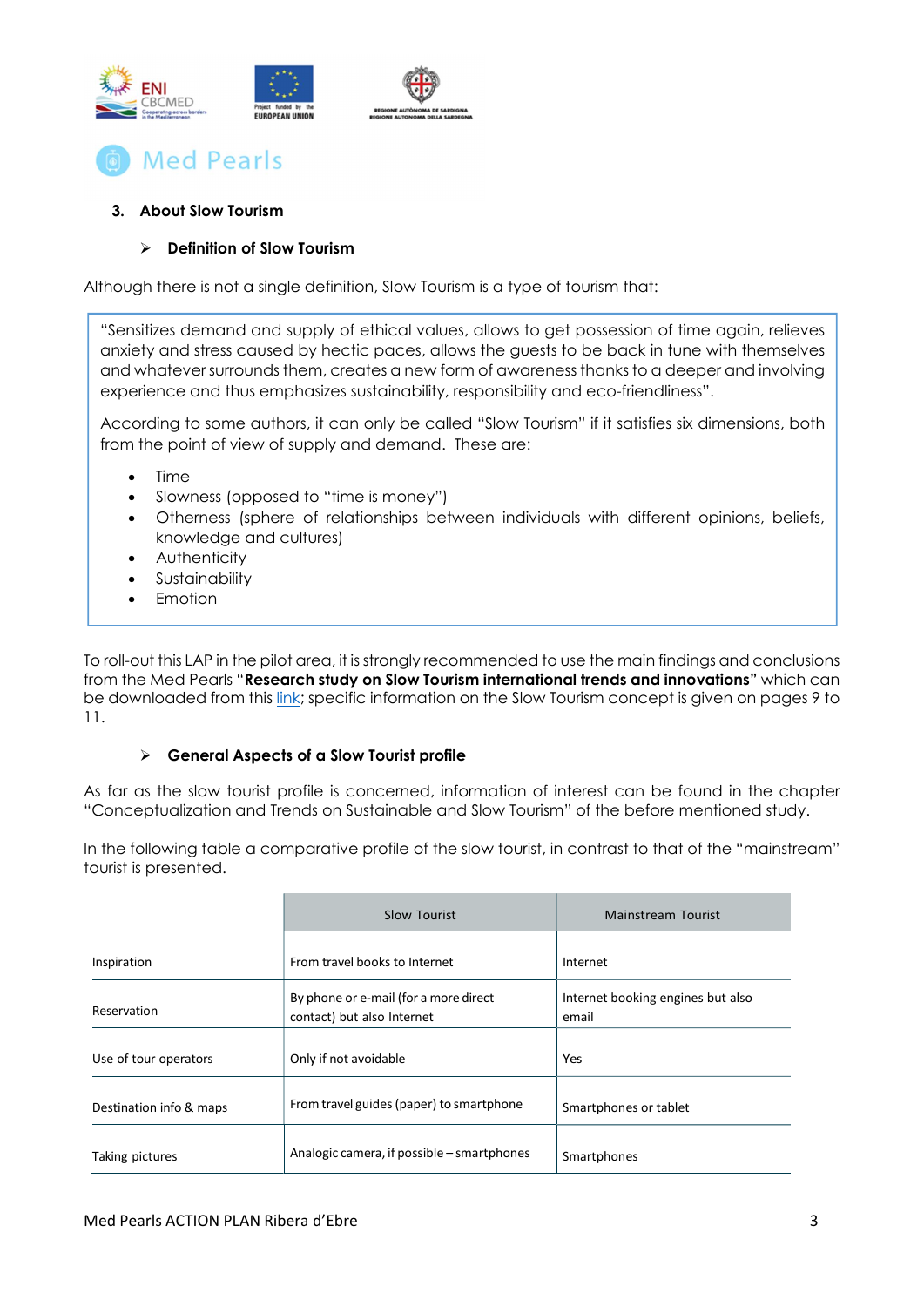

# **Med Pearls**

| Use of social networks to<br>communicate trip or pictures            | Growing trend                                                                                                                               | Yes, in every case                                                                                                   |
|----------------------------------------------------------------------|---------------------------------------------------------------------------------------------------------------------------------------------|----------------------------------------------------------------------------------------------------------------------|
| Personal attitude towards<br>destination, people, and<br>environment | "Disconnection" from the everyday world and<br>full "connection" to the destination                                                         | Permanent connection with the<br>everyday world (smartphone) and<br>little (or none) connection with<br>destination. |
| Apparel and clothes                                                  | Soft and essential. Probably buys local<br>clothes at destination                                                                           | Heavy (unnecessary apparel), bought<br>and brought from origin                                                       |
| Means of transport to destination                                    | Preference for alternative means of<br>transport mainly train or bus. Also shared<br>transport, environmentally friendly, and<br>hurry-free | Preference for low cost airlines<br>and/or exclusive use vehicle                                                     |
| Meansof transport in destination                                     | Public transport, shared, environmentally<br>friendly, and hurry-free                                                                       | Those that allow quick movement<br>e.g. exclusive use vehicle                                                        |
| Accommodation                                                        | Local housing and/or small, friendly, and<br>familiar business                                                                              | Major hotel franchises                                                                                               |
| Meals                                                                | Local & traditional cuisine / eco-friendly<br>foods and beverages                                                                           | Fast food, hotel food, international food                                                                            |
| Agenda                                                               | Flexible agenda or none.                                                                                                                    | Everything is within a programme                                                                                     |
| Activities                                                           | Prefers direct contact with nature, and/or<br>local population. No intermediaries                                                           | Fully intermediated. Minimum contact<br>with local population.                                                       |

## $\triangleright$  Check list to develop a Slow Tourism product

This check list is available at the document "Criteria and requirements to create Slow Tourism packages" prepared specifically for the Med Pearls project with the aim to support the creation of Slow Tourism packages and experiences that are highly attractive to Incoming Travel Agencies and Tourists.

The document can be downloaded from the Med Pearls website, specifically from the following Link.

The criteria are classified in the following sections: transport, accommodation, activities and food. In addition, there is a section devoted to general aspects such as the ones related to the package itself or the DMC or Incoming Travel Agency offering the package.

For a tour package to be considered Slow, it should meet a minimum of compulsory requirements. It is considered that a Slow Tourism package has to be coherent and balanced, so compliance with a minimum of 40% of requirements in each category is recommended. The more requirements the package meets, the more "Slow Tourism philosophy" will be. Each category details the minimum requirements to be met.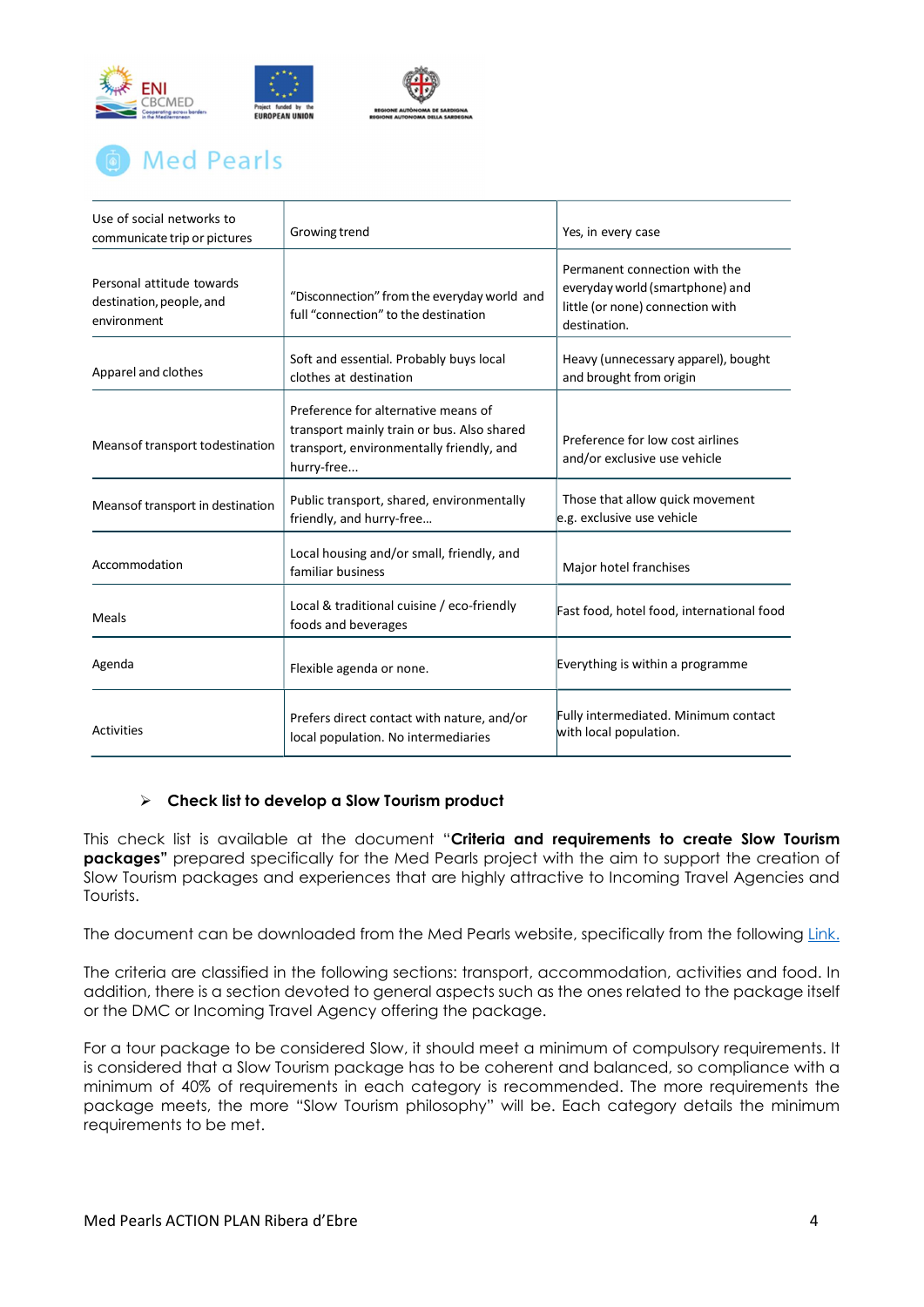

## 4. About the Pilot Area

Ribera d'Ebre was selected for being one of the territories in Catalonia with a lower number of visitors but with distinct resources and elements to enhance slow tourism. The area has an interesting mix of small towns with their own character, combined with farmland and a natural influenced by the river Ebre. The county has also unique resources, be it at the level of natural, cultural and intangible heritage, or an arrange of local producers producing local crafts and gastronomic products.

In terms of tourism infrastructure, the area has growing potential with a varied accommodation offer that combines both hotels and smaller establishments that fit the slow tourism philosophy. Such as rural houses, lodges, campings and apartments. Furthermore, the area also offers visitors mobility options to move inside the destination through more eco-friendly and sustainable options such as buses, railway and taxis, bike renting and hiking routes. In comparison with the other two Catalan pilot areas, Ribera d'Ebre also has an offer of fluvial mobility, which helps diversify the transport options.

Last, but not least, the area also offers events and activities throughout all the year that are respectful in representing the culture of the territory, as well as tourism activity providers that fit the slow tourism interests. Some examples are of farm and agro-tourism providers, gastronomy and wine tourism, nature and active tourism, cultural and ecotourism services. The main highlights of the region are the pottery, biscuits, oil and honey producers that offer tourism services as well as active experiences related to the river Ebre.

## 5. SWOT of the pilot area

| <b>STRENGTHS</b>                                                                                                                                                                                                                                                                                                                                                                                                                                                                                                                                                                                                                                                                                                                                                                                                                                                                                                                                                                                                                                                                                                                                                                                                                                                                                                                                                                                                                                                                                                                                                                                                                                                    |  |  |  |
|---------------------------------------------------------------------------------------------------------------------------------------------------------------------------------------------------------------------------------------------------------------------------------------------------------------------------------------------------------------------------------------------------------------------------------------------------------------------------------------------------------------------------------------------------------------------------------------------------------------------------------------------------------------------------------------------------------------------------------------------------------------------------------------------------------------------------------------------------------------------------------------------------------------------------------------------------------------------------------------------------------------------------------------------------------------------------------------------------------------------------------------------------------------------------------------------------------------------------------------------------------------------------------------------------------------------------------------------------------------------------------------------------------------------------------------------------------------------------------------------------------------------------------------------------------------------------------------------------------------------------------------------------------------------|--|--|--|
| Region belonging to a Biosphere Reserve and a Top 100 green destination.<br>$\bullet$<br>Catalonia and Terres de l'Ebre as prestigious and recognized umbrella brands<br>Historical and cultural heritage with potential for tourism although mostly unknown<br>Important natural heritage. The river Ebro as an outstanding natural and tourist resource.<br>GR-99 trekking route as the backbone of the tourist offer and positioning of the region.<br>Increasing private investment in the creation of business projects in the tourism industry sector.<br>Business sector with the capacity to grow and project their tourist vision.<br>Engagement of the Association of Rural Tourism Entrepreneurs in the Ribera d'Ebre<br>Available dialogue platforms between entrepreneurs of different sub-sectors (the County Tourism<br>٠<br>Board, Terres de l'Ebre regional rural tourism board)<br>Mostly organized and associated tourism sector.<br>$\bullet$<br>Hiking and cycling routes. Apart from the GR-99, local authorities are also developing other<br>٠<br>itineraries such us GR-7 to make them more competitive for tourism use. Connection with the<br>greenway route "Val de Zafan".<br>Railway route crossing the north side of the county and connecting with Madrid and Zaragoza.<br>٠<br>The nuclear power plant established in the area provides economic resources that allow for the<br>٠<br>development of tourist infrastructure (e.g. restauration of Ca Don Joan Manor)<br>High sustainability awareness among the agri-food industry and hospitality industry.<br>High percentage of the territory are protected natural areas.<br>٠ |  |  |  |
| <b>WEAKNESS</b>                                                                                                                                                                                                                                                                                                                                                                                                                                                                                                                                                                                                                                                                                                                                                                                                                                                                                                                                                                                                                                                                                                                                                                                                                                                                                                                                                                                                                                                                                                                                                                                                                                                     |  |  |  |
| Individualism of local actors.<br>٠                                                                                                                                                                                                                                                                                                                                                                                                                                                                                                                                                                                                                                                                                                                                                                                                                                                                                                                                                                                                                                                                                                                                                                                                                                                                                                                                                                                                                                                                                                                                                                                                                                 |  |  |  |

- Complex and insufficient public-private cooperation.
- Insufficient accommodation and restaurants.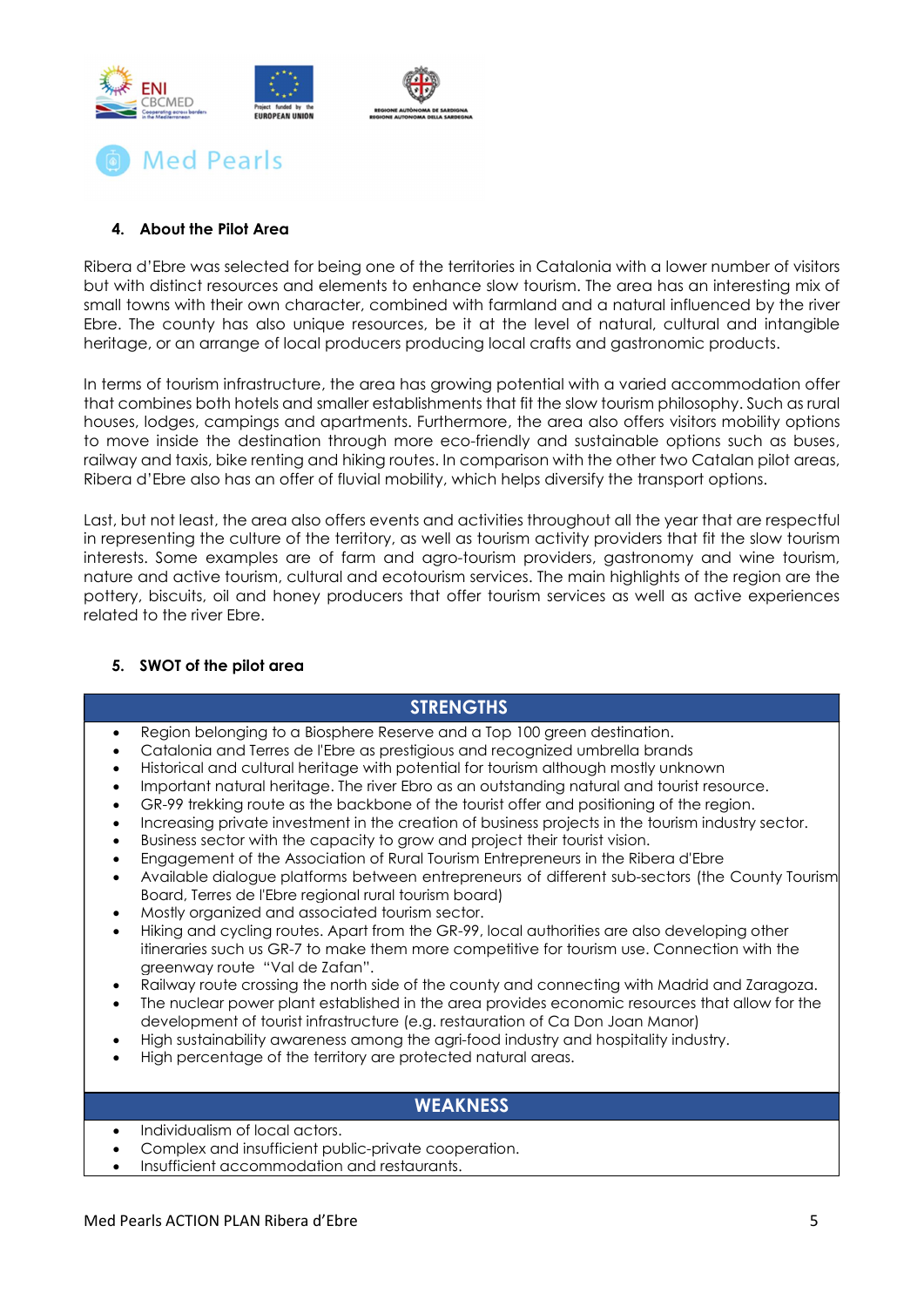

## **Med Pearls**

- Lack of local products in restaurants and other hospitality services. It is difficult for local food providers to sell quality products at real value.
- Undervalued local heritage.
- Local population is unaware of the potential of the tourism industry in their area.
- Sustainability is not explicitly communicated. It is understood as an implicit element in the chain of value but not communicated as added value.
- Lack of public transportation within the area and lack of investment to improve the existing railway infrastructure, which is deficient in service and maintenance.
- The Ebro Delta is generally used as the most representative landmark of the "Ebre / Terres de l'Ebre" Brand. Therefore, local actors do not feel included in the branding strategy of the region.
- In the local imaginary, Ribera d'Ebre is viewed as a transit area, not a destination.
- Lack of incoming agencies /DMC in the area
- Professionals in the sector lack skills in foreign language
- Low mobile reception in specific areas
- Tourism companies have not adopted technology and digital tools.

## **OPPORTUNITIES**

- Values of the territory align with a type of tourism that promotes the discovery of the territory and a healthy lifestyle
- Historical and cultural heritage is little known but it has a lot of potential.
- Growing interest in rural tourism, healthy and organic food, local and Km0 products.
- Attractive living conditions for professionals in urban centers and digital nomads.
- Political will for the implementation of the development strategy based on the river Ebro and GR-99.
- New emerging destination
- Proximity with the areas of Terra Alta, Priorat and Baix Ebre, which offer a quality complementary tourism offer.
- Sustainable Toruism as a differential element for the area's development. It is a key factor to debunk the industrial concept predominating in the local imaginary.
- Wine tourism: 2 DO (Montsant and Terra Alta) and Vimblanc
- Oil tourism: 2DO (Terra Alta and Siurana)
- 10 new hiking routes and 20 cycling routes are being developed in the area
- Tourism products linked to the flowering of fruit trees (almond tree, cherry tree, peach tree)
- Post-nuclear transition. Progressively change the actual system towards a renewable energy model.
- Opportunity to create destination branding from scratch, because the area is not well-known in terms of tourism.

## **THREATS**

- Dispersion of projects.
- Management of the river and its flow without taking into account the tourist activity linked to river navigation. This does not help to boost the sector.
- Lack of investment in river management and maintenance (insect problematic, "black fly")
- Excessive dependence on the Catalan market (metropolitan area)
- Some political decisions support a model of development contrary to the interests of tourism (e.g. the creation of a major landfill in the area)s
- Aging of the local population
- The agricultural sector currently employs the older segment of the local workforce in small cultivation and farming properties, which provide local products for tourism. Continuity of the sector is not guaranteed, as younger generations move to urban areas and other employment options.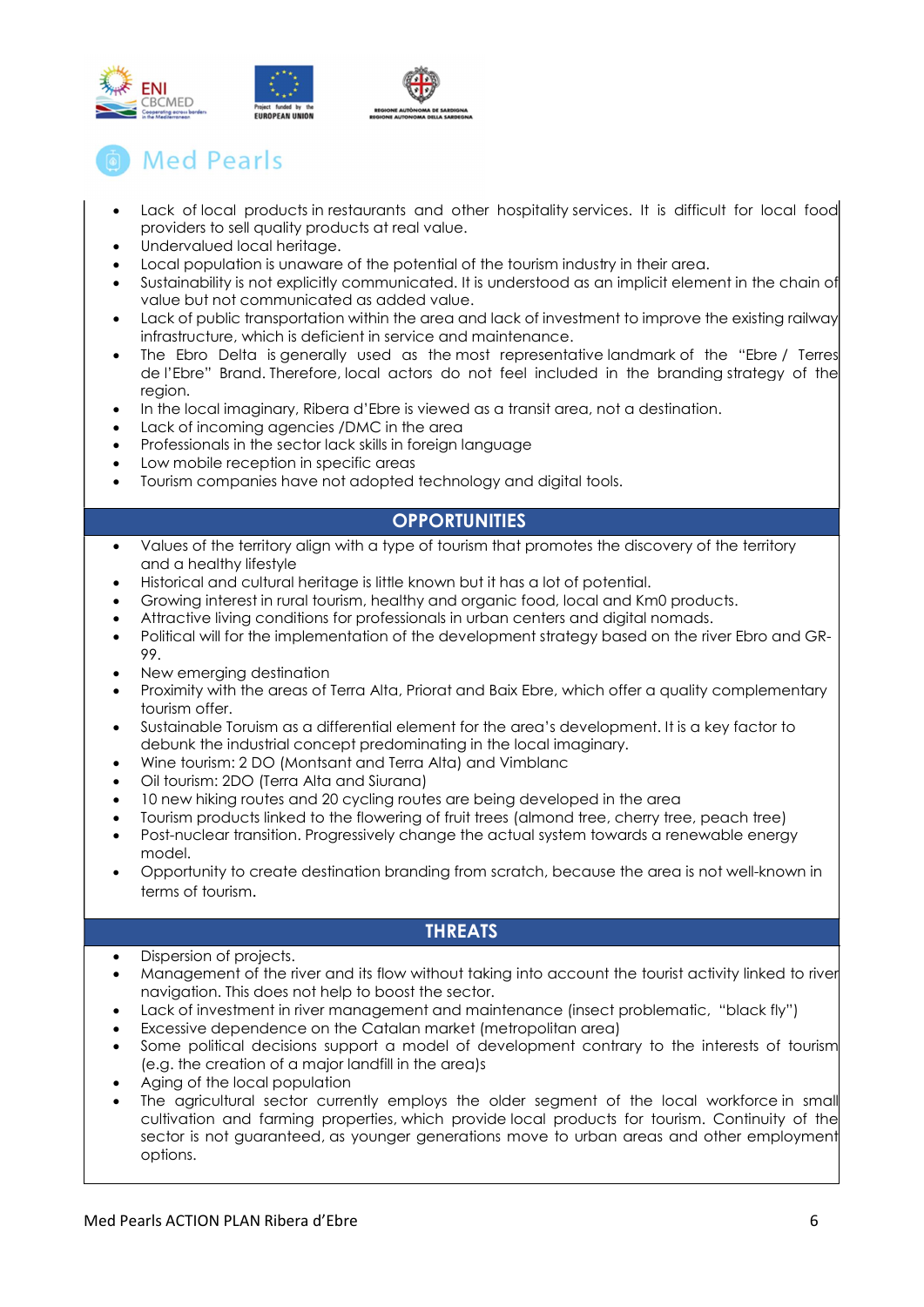



## 6. Main cultural and natural assets of the pilot area

Regarding cultural heritage assets, Rivera d'Ebre stands out with historical and archaeological sites like the passage of the Moorish people through Catalonia, the roman settlement in Vinebre, different Iberian archeologic sites and the Cistercian Adjubs; cultural and religious monuments such as the castles and churches of Miravet, La Palma, Flix, Ascó and Mora d'Ebres; and museums like the Railway Museum and the Museum and Birth-house of St Enric d'Ossó. In regard to intangible heritage the region is proud to have a strong river navigation culture with llaguts (traditional boats) and a distinguished local handcraft industry of potteries, pauma baskets and carpets, biscuits and traditional stone constructions. Furthermore, the area also host many festivals and traditional festivities like gastronomy and food production festivals (La Clotxa and olives, cherries and peach festivals), river festivals and the Jota dance festival. It is also important to highlight that the area has an important significance in Catalan history, as it is where the Batalla de l'Ebre (Ebre Battle) took place during the Spanish Civil War.

On the other hand, regarding natural heritage the main assets could be considered: the different protected natural areas influenced by the river Ebre (like the Sebes and Riba-roja Reservoir natural areas with its wild life), notable lagoons and wetlands, birdwatching sites, and the Serra Tivissa-Vandellós and Pic de l'Àguila mountain range and peaks.

## 7. Key tourism players (stakeholders) in the pilot area

The main tourism stakeholders in the area, that are also in charge of promotion, are the Diputació de Tarragona (Provincial Council of Tarragona), the Turisme del Consell Comarcal de Ribera d'Ebre (Ribera d'Ebre County Tourist Office) and the Consell Comarcal de Ribera d'Ebre (the county government body).

### 8. Slow Tourism proposal in the Pilot Area

Below, some of the main experiences and products that can be identified as activities related to slow tourism:

- Agrotourism and farm tourism activities and services related to local products.
- Gastronomy tourism and food productions experiences and services providers.
- Nature and active tourism with a lot of activities related water sports and river activities.
- Wine tourism services providers.
- Cultural tourism providers.
- There is an important amount of pottery and other handcraft producers.

### 9. Insertion of the Pilot area in the Med Pearls network

## $\triangleright$  SWOT of the Med Pearls Mediterranean Action Area

Besides the individual SWOT analysis conducted in each of the 13 Med Pearls Pilot Areas, further analysis has led to a global SWOT for the Mediterranean Action Area. In line with the project objective, the main goal is to internationally position the Mediterranean as an integral destination of quality and excellence for Slow Tourism, and hence the whole region is to be promoted and commercialised as a single tourism destination.

Thus, the Med Pearls SWOT analysis for the Mediterranean area is the following one: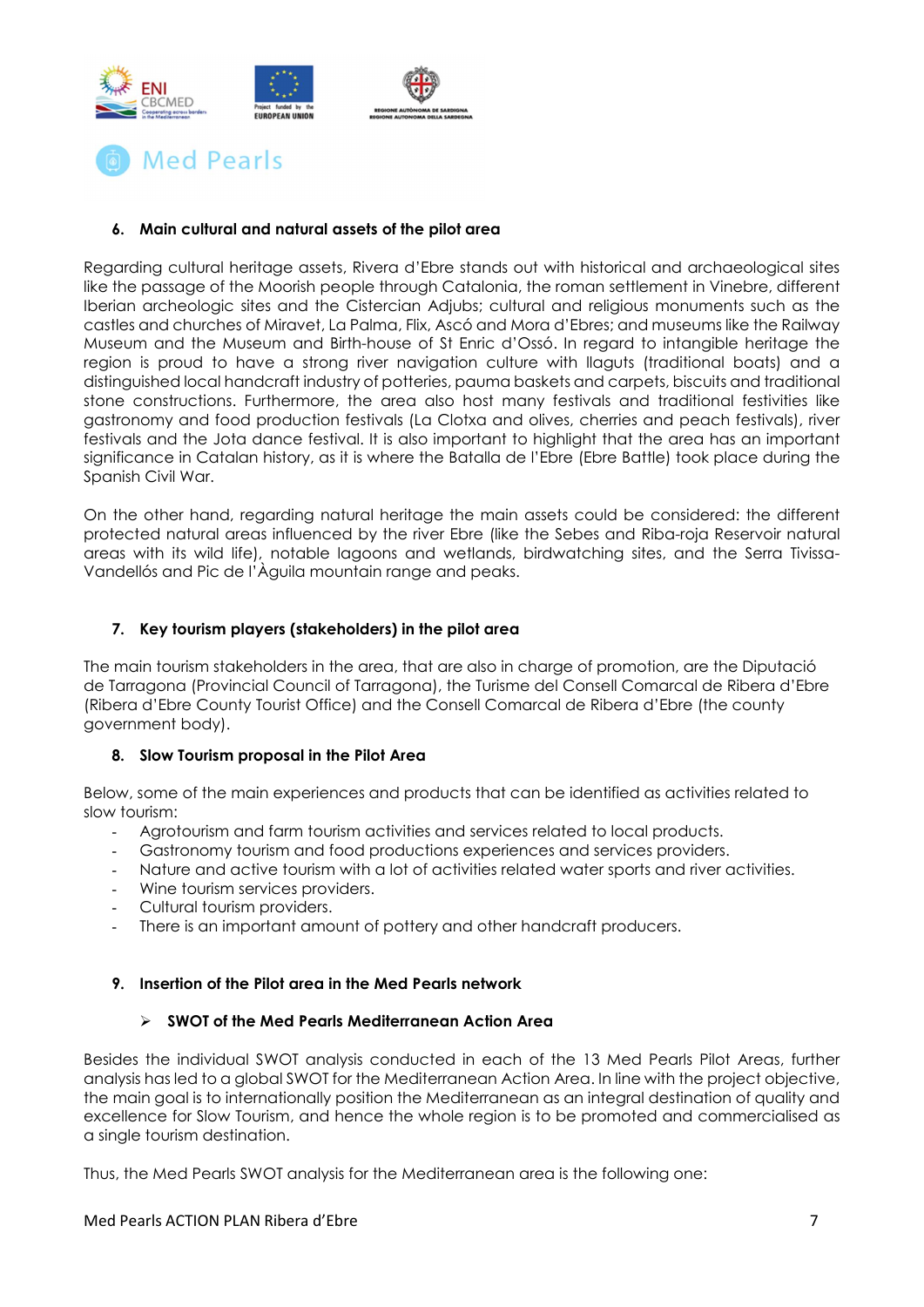



| <b>STRENGTHS</b>                                                                                                                                                                                                                                                                                                                                                                                                                                                                                                                                                                                                                                                                                                                                                                                                                                                                    | <b>WEAKNESSES</b>                                                                                                                                                                                                                                                                                                                                                                                                                                                                                                                                                                                                                                                                                                                                                                             |
|-------------------------------------------------------------------------------------------------------------------------------------------------------------------------------------------------------------------------------------------------------------------------------------------------------------------------------------------------------------------------------------------------------------------------------------------------------------------------------------------------------------------------------------------------------------------------------------------------------------------------------------------------------------------------------------------------------------------------------------------------------------------------------------------------------------------------------------------------------------------------------------|-----------------------------------------------------------------------------------------------------------------------------------------------------------------------------------------------------------------------------------------------------------------------------------------------------------------------------------------------------------------------------------------------------------------------------------------------------------------------------------------------------------------------------------------------------------------------------------------------------------------------------------------------------------------------------------------------------------------------------------------------------------------------------------------------|
| Well-established brand / destination name.<br>Tourism resources richness: cultural heritage,<br>$\qquad \qquad \blacksquare$<br>museums, archaeological sites, natural resources,<br>landscape, unique flora and fauna.<br>Rich rural landscape in proximity<br>$\overline{a}$<br>Rich local / traditional production<br>Diverse environment: financial, social and natural<br>(biodiversity)<br>Variety of natural resources<br>$\overline{\phantom{0}}$<br>Local cuisine which can be further enhanced<br>$\overline{a}$<br>Strong and wide local market<br>L,<br>Location, proximity to major urban centres and<br>L,<br>markets<br>Transportation alternatives<br>Proximity to well-known sites / established<br>destinations<br>Access to organized health services                                                                                                            | Limited number of visitors due to insufficient<br>$\overline{\phantom{a}}$<br>tourism campaigns and / or low popularity<br>Shortage of specialized products providers<br>$\overline{\phantom{a}}$<br>(niche tourism)<br>Shortage of certified tourism service providers<br>$\overline{\phantom{a}}$<br>Limited (or no) access to tourism information<br>$\overline{\phantom{a}}$<br>offices<br>Insufficiencies in urban infrastructure<br>Insufficient language and ICT skills<br>$\overline{\phantom{a}}$<br>Insufficiencies in technological and digital tools<br>$\blacksquare$<br>and infrastructure<br>Limitations in disabled people accessibility<br>Inadequately funded local transportation<br>$\overline{\phantom{a}}$<br>Limited accommodation options<br>$\overline{\phantom{a}}$ |
| <b>OPPORTUNITIES</b>                                                                                                                                                                                                                                                                                                                                                                                                                                                                                                                                                                                                                                                                                                                                                                                                                                                                | <b>THREATS</b>                                                                                                                                                                                                                                                                                                                                                                                                                                                                                                                                                                                                                                                                                                                                                                                |
| Raise public awareness on slow tourism and<br>sustainability of tourism sector in general<br>International initiatives to promote and fund<br>$\overline{\phantom{0}}$<br>alternative / mild forms of tourism<br>Create new eco-tourism and slow tourism<br>products<br>Strong mindset from population to accept further<br>investments on tourism<br>New website for promotion<br>Potential development of new integrated<br>$\overline{\phantom{0}}$<br>itineraries and programs for activities and actions<br>on slow tourism area<br>Potential traditional local festivals in an organized<br>integrated schedule<br>New integrated market for local products<br>$\overline{a}$<br>Structural capacity for further investments on<br>$\overline{\phantom{0}}$<br>accommodation infrastructure<br>Creation of new gastronomical contexts<br>COVID-19 - mass tourism restrictions | Unorganized, excessive competition among<br>local entrepreneurs<br>Incomplete tourism market which leads to<br>$\frac{1}{2}$<br>potential price imbalances and unfair wealth<br>dissemination<br>Bureaucracy in various tourism actions and<br>$\overline{\phantom{a}}$<br>tourism initiatives<br>Constant economic crisis' phenomena in<br>various sectors and activities (lack of resources<br>and professionals in some instances)                                                                                                                                                                                                                                                                                                                                                         |

## $\triangleright$  Strengths and opportunities in common with other Med Pearls Pilot Areas

Once the Med Pearls project concludes, a network of 26 Slow Tourism products or "Pearls", enhanced by ICT technologies, will be put in place and enrich the Mediterranean tourism offer. These new Pearls will share common values across 6 countries. They will be inter-connected through shared elements like gastronomy, landscape, traditions, fauna, flora, etc. which link the different territories of the Mediterranean.

Additionally, they will all propose experiences based on the Slow Tourism concept, thus ensuring similar tourism experiences to people willing to visit the area. Since the Pearls have been developed following a common methodology, the resulting outcome will be standard experiences in 6 different countries but adapted to local realities.